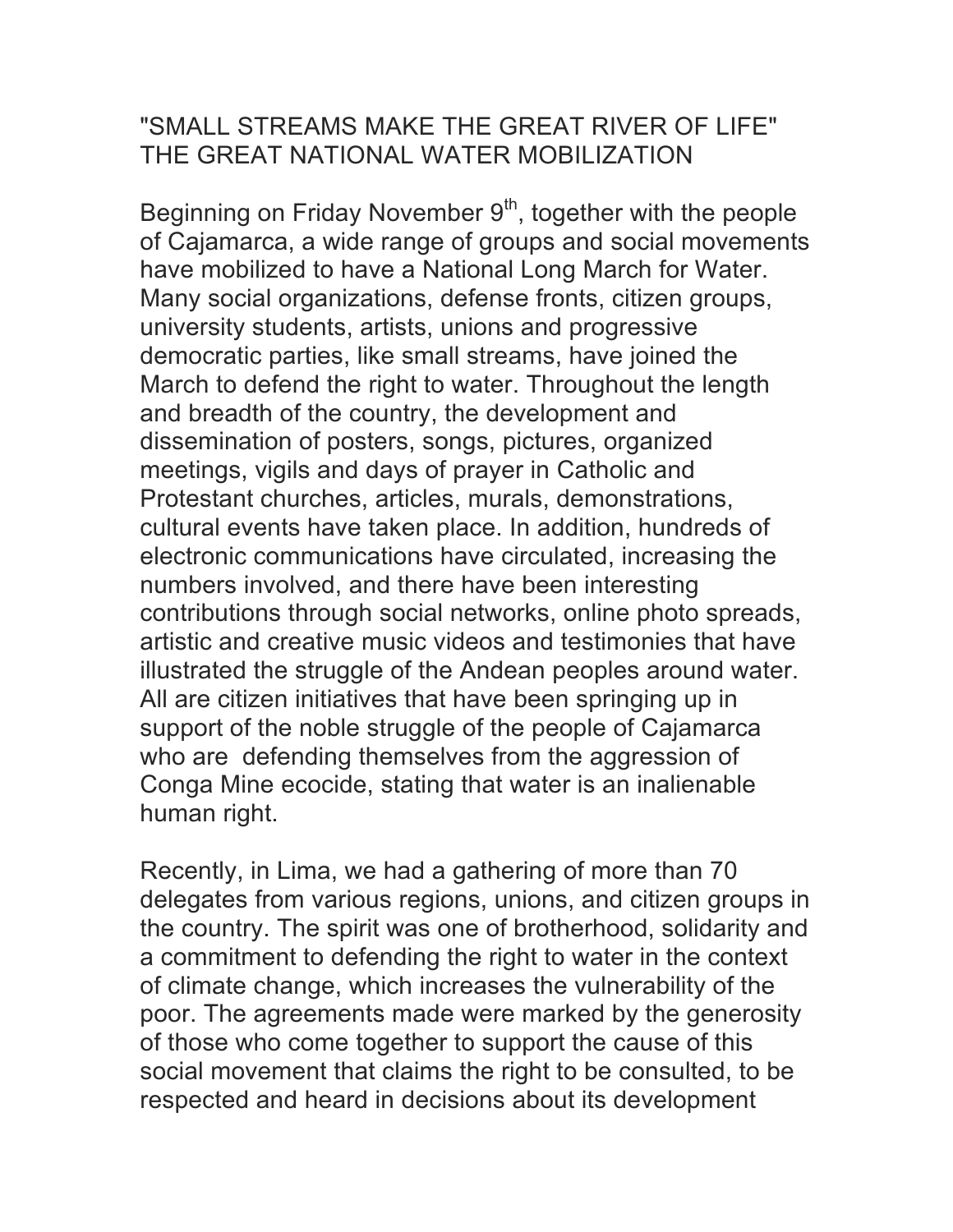model, socially-just participation in economic growth, the prohibition of mining in the headwaters of rivers and mining with cyanide and mercury that is causing so much damage to land and water. Those protesting have also experienced much suffering because they continue to be slandered, persecuted, reported, repressed, imprisoned, injured and sometimes even killed as has happened in Piura, Cajamarca and the Tambo Valley.

The March for Water will leave Cajamarca on February 1<sup>st</sup> and will arrive in Lima on Thursday February 9-10 where it will culminate with the convocation of the National Justice Water Forum. There, water issues and proposed laws and policies to be promoted for the future will be discussed and proposed.

Elite sectors in the country that are racist and corrupt, will do everything possible to discredit the character of the March for Water, seeking to create confusion and fear among those in Lima to discourage them from joining in solidarity with the people marching. Do not let the creators of fear interfere with the creation of solidarity in Lima! The March has a fully peaceful character; it is broad, democratic and even festive. None of the organizations and citizens are coming with suspicious or vested interests, but rather, with the hope of change: to contribute and work, calling for more and more citizens to join, promoting, minka type, the multiple knowledge and capacities of the peoples of the Amazon, that highlands and coast meet and shake hands to build an awareness and a new political attitude. This attitude is one of the defense of human dignity, and respect for environmental rights of all living things. We are welcomed by the Pachamama. We feel undeniably active and committed, knowing that we can not afford, in Peru, to live with the luxury of not defending the land and water on her back and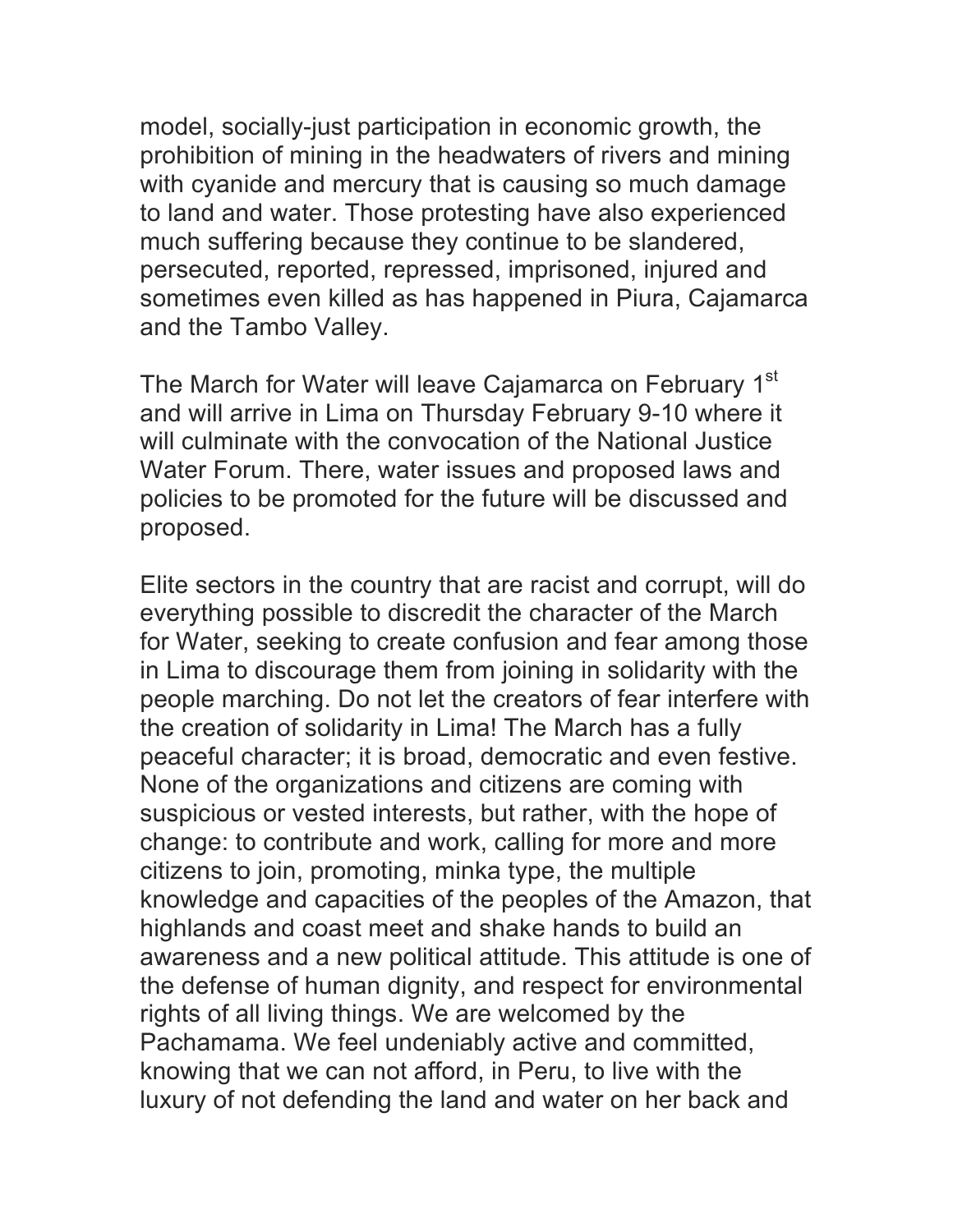the confiscation, destruction and contamination that has been occurring.

Those who participate in the March we will be vigilant that it is not infiltrated by those who promote injustice, abuse, or corruption, either from the companies, violent political groups, or even from a legitimate public outrage that is tired of waiting for change in this serious situation. The marchers want to restore hope. We know that a public expression of defense of life such as the Water March can not in any way justify the use of violence, and must reject what has been spread by the major media of the capital: misconceptions and calumnies that have well-planned policy objectives: to delegitimize and discredit, further allowing the abuse to continue against the poorest people and the destruction of Mother Earth and water.

Against those who denigrate the people who defend the right to water, organizers say that as the conveners of the March we shared democratic values with the vast majority of Peruvians: the unrestricted defense of human rights, territorial rights of the indigenous people and peasant communities, the need to decentralize and strengthen the power of municipalities, the need for environmental awareness more broadly, the struggle against discrimination, racism and all forms of social exclusion, respect for cultural diversity, artistic, sexual, ethnic freedoms, combating corruption, respect for religious freedom in a secular state, in short, all values that are help to enrich and deepen democracy.

Since we need to coordinate actions and promote greater participation, adding creativity and spontaneity necessary for the March to succeed, we call on all to make contact, disseminate information, support in multiple ways, actively